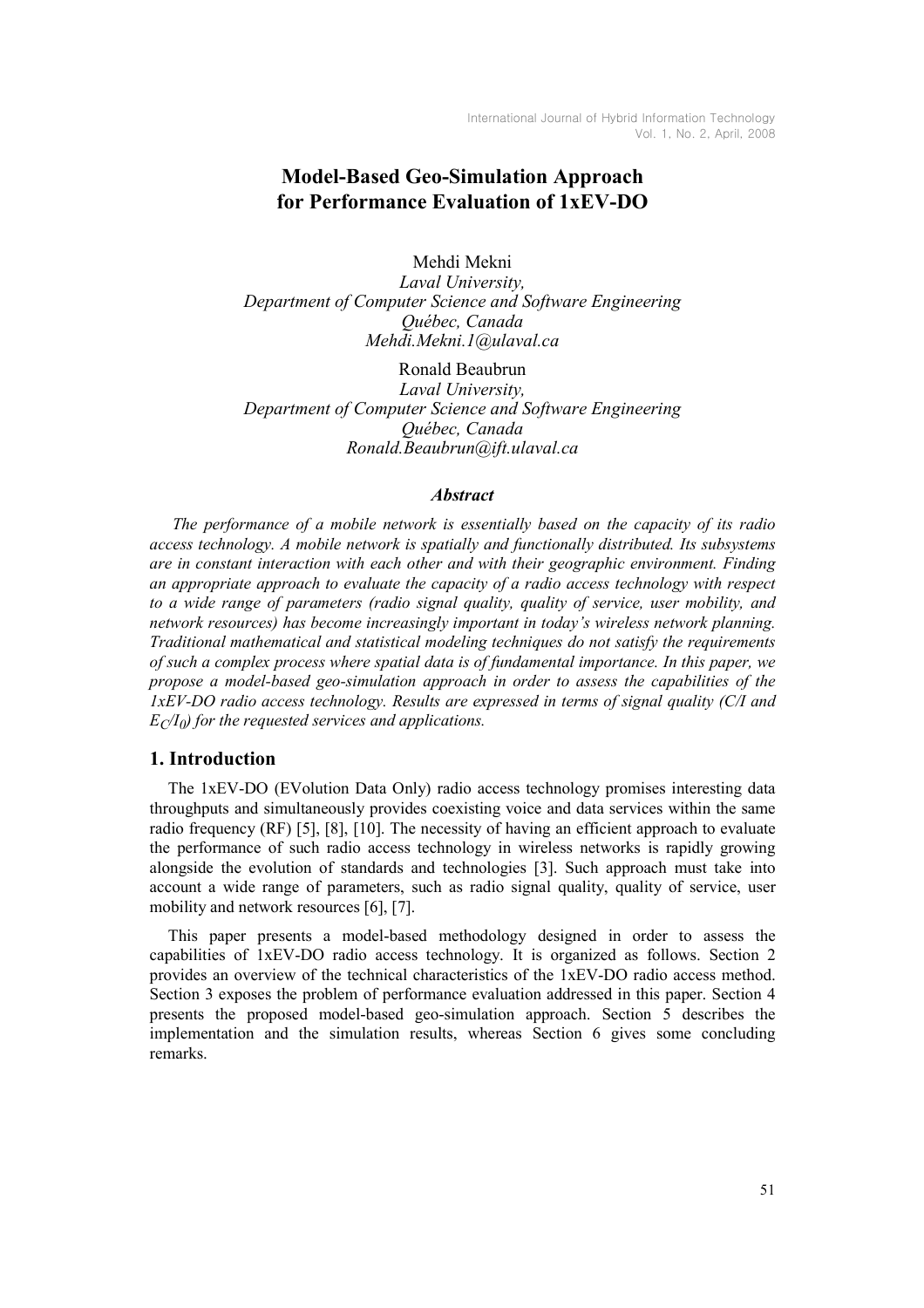# 2. Technical Overview and Background

1xEV-DO optimizes both data delivery and spectrum efficiency by using a number of techniques that are based on the channel structure, the multiplexing method, the scheduling algorithm, and H-ARQ [1]. This section investigates such schemes for both forward and backward links. As illustrated in Figure 1, the forward link of 1xEV-DO consists of a pilot, traffic, medium access, and control channels which are allocated to different users in the time domain [4]. The pilot is transmitted with the user data to enable coherent reception, soft handoff, channel estimation, long-range prediction and rate selection. The medium access channel consists of two CDM channels: the reverse activity (RA) and the reverse power control (RPC) channels. The RA channel is used to indicate the activity status of the reverse link, i.e., the interference level in the sector, whereas the RPC channel is used for the fast power control of the reverse link connections. The control channel is used for system acquisition, system parameter broadcast and service negotiations during call setup. The traffic channel transmits data to multiple users in a time-division multiplexing (TDM) fashion. Each frame has a duration of 26.67 msec, and is divided into 16 slots (1.667 msec each). As a result, the transmission of one frame can occupy from 1 to 16 time slots. Each slot contains a 96 chip pilot burst which is centered at the mid point of  $\frac{1}{2}$  slot, and is assigned to users by a scheduling algorithm according to the best instantaneous radio conditions. Figure 2 illustrates the structure of 1xEV-DO time slot [6], [12].



Figure 1. 1xEV-DO channel structure

Another important feature of the 1xEV-DO forward link is the use of scheduling algorithms that exploit multi-user diversity and fading to increase throughput [1], [2]. Even if the EV-DO standard does not explicitly specify a scheduling algorithm, the proportional fair scheduling constitutes an appropriate compromise between maximizing the system capacity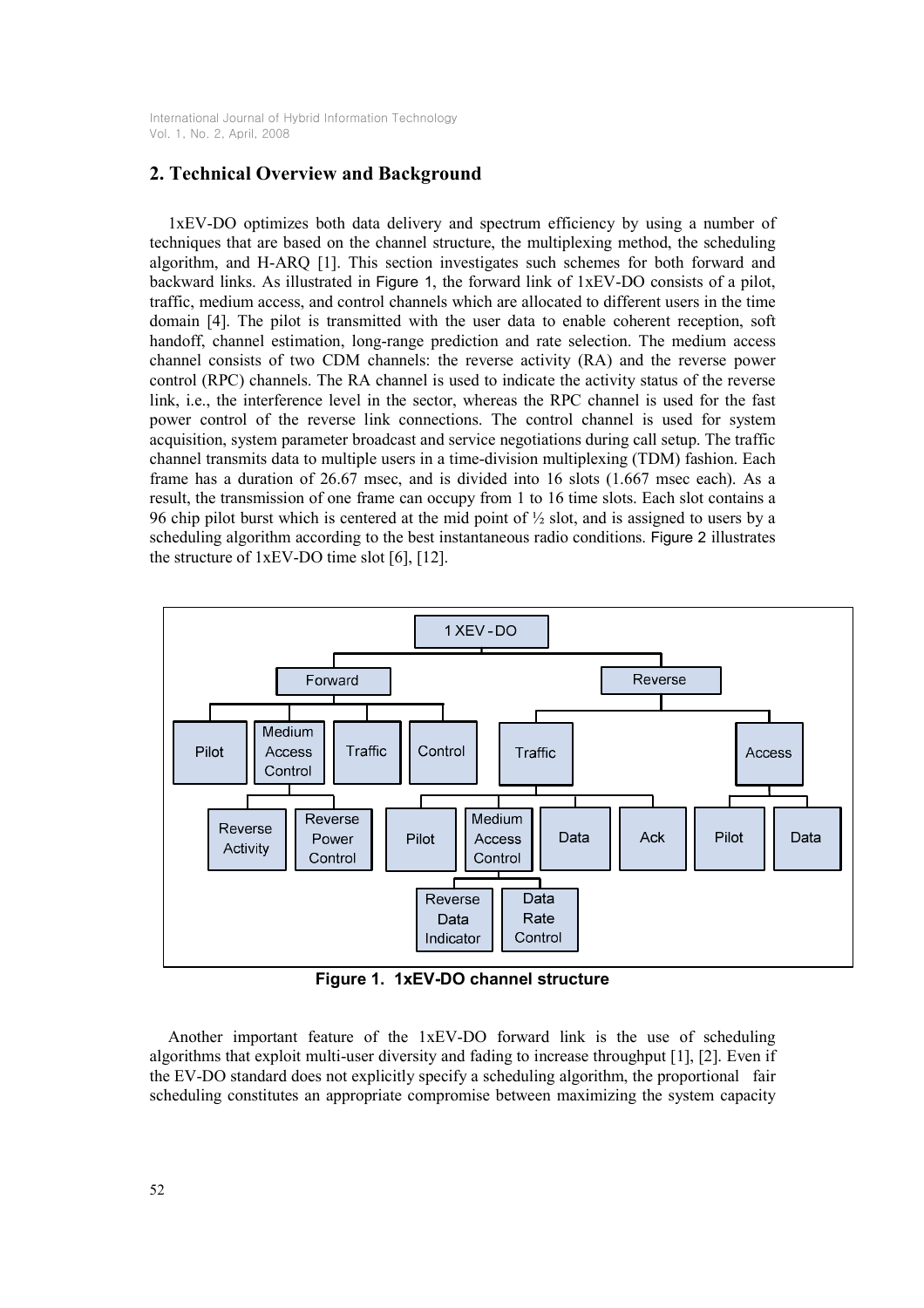and achieving fairness among users [11]. Under static channel conditions, this algorithm provides equal transmission time to active users by maintaining their throughputs proportional to static data rate control (DRC) they request, whereas, in a fading environment, it allows the scheduler to prefer a user whose channel becomes favourable for a short period of time during "up-fade" indicated by the high DRC value, while delaying data transmission to the user who is temporarily in the "down-fade" relative to its average condition.





Moreover, the EVDO system uses quick adaptive modulation and coding (AMC) to optimize data rates, subject to the radio link quality. Based on the C/I ratio, measured from the received signal in every time slot, the mobile terminal determines the data rate that can be supported on the forward link in its current conditions, as well as the best serving sector. The C/I ratio and the data rate are related as follows [11]:

$$
\frac{C}{I} \times \frac{W}{R} = \frac{E_b}{I_0 + N_0}
$$

Where W is the spreading bandwidth and R the data rate. As a result, given the required value for a particular combination of modulation and coding scheme, the supportable data rate may be estimated as follows:

$$
R = W \left( \frac{C}{I} \right) / \left[ \frac{E_b}{I_0 + N_0} \right]
$$

More specifically, when an 1xEV-DO device is operating with low signal and high interference levels, a robust modulation type (e.g. QPSK) is used. The type of modulation and subsequent data rates can change every 1.67 msec. In the same vein, dynamic coding employs different levels of forward-error correction to maximize the reliability of data transmission with significant reductions in added overhead. As a result, high data rates are achieved through a good combination of high order modulation (QPSK, 8-PSK and 16-QAM), FEC coding  $(r = 1/5$  and  $r = 1/3$ ) and spreading factor. Such combination determines one of the 12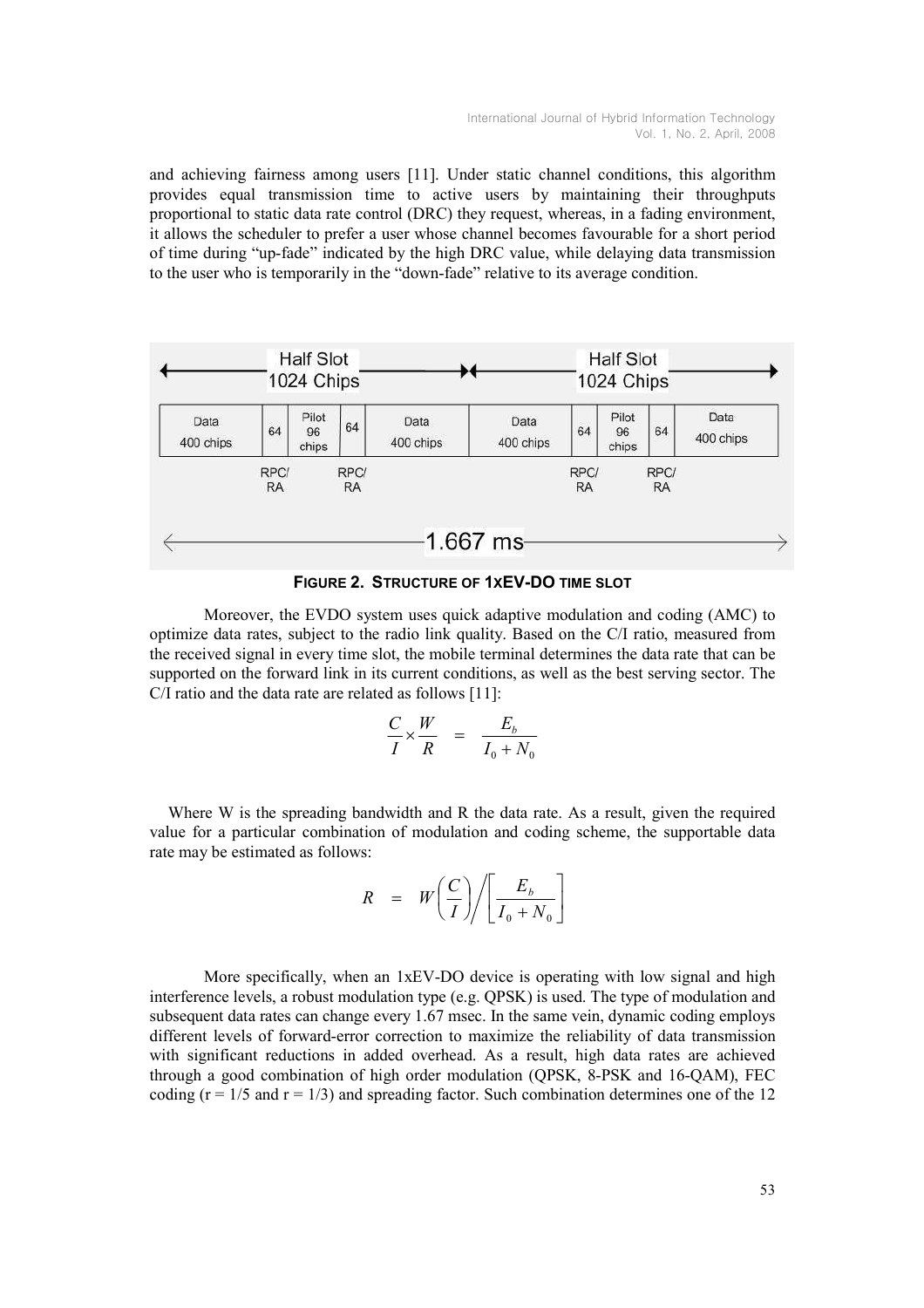rate configurations summarized in Table 1 [1], [2]. Under optimal conditions, EV-DO may offer average throughputs of 300 kbps to 500 kbps and peak rates of 2.4 Mbps.

 Furthermore, to enable fast AMC and improve throughput, EV-DO also uses H-ARQ, combining failed transmission attempts with the current attempt, and making the initial modulation and code rate selection process tolerant to selection errors. Two fundamental forms of H-ARQ are: chase combining and incremental redundancy (IR) [4]. In chase combining, each retransmission repeats the first transmission or part of it. In IR, each retransmission provides new code bits from the mother code to build a lower code rate. While chase combining is sufficient to make AMC robust, IR is especially helpful in the situations where accurate channel prediction is not possible, for example, at high speed or when other cell interference is highly variable. It offers the potential for better performance with high initial code rates, at the cost of additional memory and decoding complexity.

Moreover, the reverse traffic channel of 1xEV-DO is illustrated in Figure 3, and contains a pilot channel, a MAC channel, an ACK channel and a data channel [13]. It consists of two information streams: the I phase and the O phase. The I phase transfers the pilot channel, return rate indicator (RRI), and user acknowledgement signals. The Q phase transfers the user data and the data rate channel (DRC). The pilot is used to enable coherent demodulation and tracking. The RRI informs the base station the data rate being transmitted on the reverse link. The ACK is used for early termination, whereas the DRC indicates the transmission rate that can be supported by a specific terminal. Each channel uses fixed-size physical packets.



FIGURE 3. REVERSE CHANNEL OF 1XEV-DO

The radio access technology 1xEV-DO continues to evolve in order to provide higher data rates in both downlink and uplink, which is possible through the use of more efficient modulation technologies and increased channel bandwidth. Several papers attempted to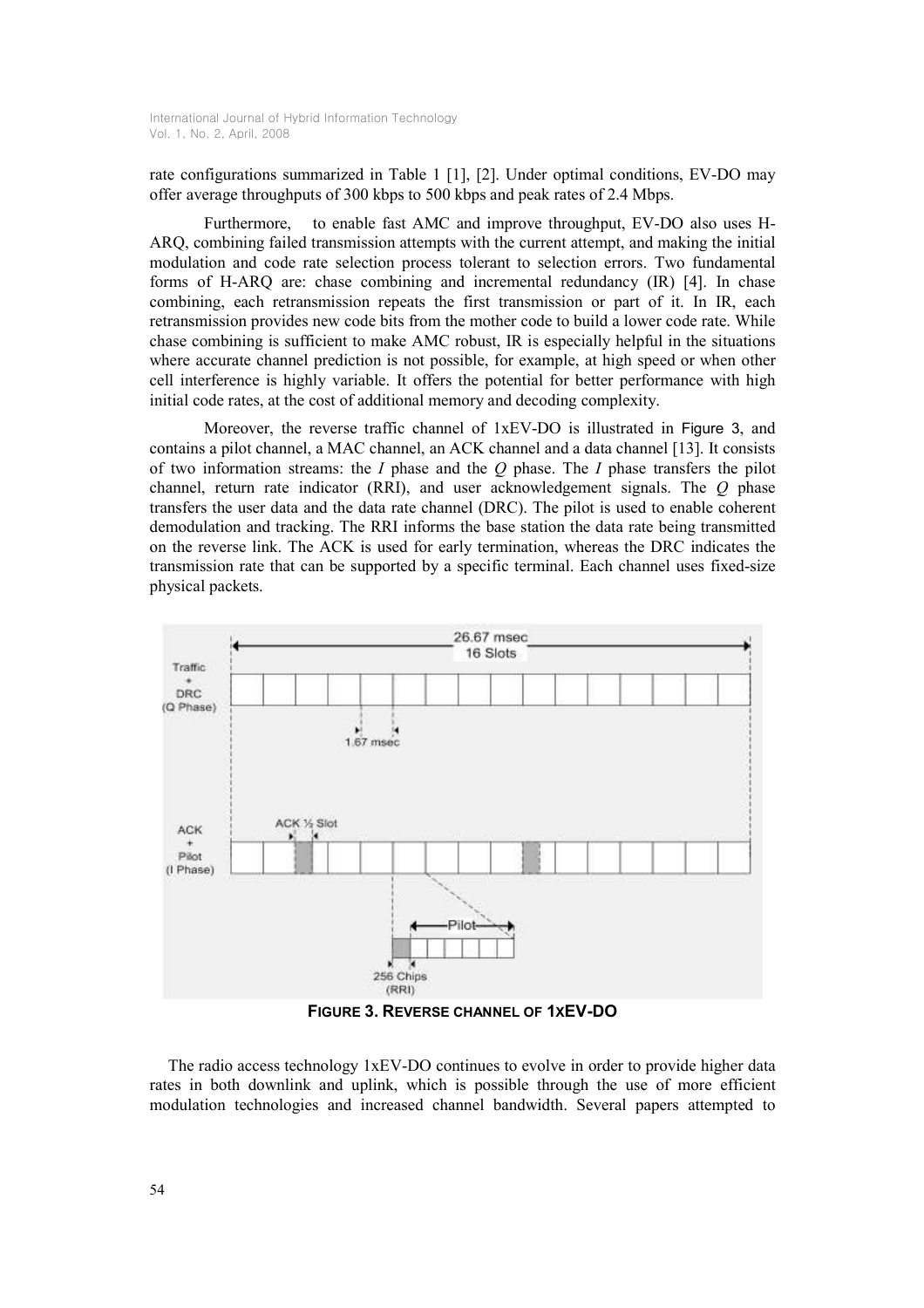evaluate the performance of 1xEV-DO from an analytical point of view [3], [8], [10], [14], [15]. However, such evaluation which includes various parameters, such as user mobility, radio interference, mobile terminal characteristics and quality of service of advanced applications, seems to be complex, and are not obviously feasible. That motivates us to propose a model-based geo-simulation approach which ensures that each parameter in a real network is taken into account and in particular the geographic environment.

# 2. Problem Formulation

The performance of a mobile network is essentially based on the capacity of its radio access technology [1], [4], [5], [17]. The prediction of the mobile network performance is a fundamental step in the capacity planning of such a system [17] [18]. Few papers have addressed the problem of radio access technology performance evaluation from an analytical point of view [2], [6], [9], [11], [12]. However, the increase of the parameters that must be considered to achieve a realistic evaluation leads to a complex mathematical system.

Moreover, the formulation of a mathematical model, which includes various factors, such as the user mobility, the radio transmission inference factors, the mobile device characteristics and the advanced applications qualities of service, seems complex and not obviously feasible. The complexity of the formulation and the resolution of such analytical models motivated us to find an alternative approach that addresses the performance evaluation of 1xEV-DO radio access technology while taking into account the abovementioned parameters and factors. Hence, we propose a model-based approach in order to include these different parameters and to permit, after model validation and calibration, to obtain realistic results. The obtained results demonstrate the 1xEv-DO capabilities to satisfy the user request based on the measured signal quality rates C/I (dB) and  $E_c/I_0$  (dB).

# 3. Model-Based Simulation

The proposed model-based simulation consists of two phases: the specification of radio and geographical environments, as well as the definition of a set of models related to the traffic.

### 3.1 Environment Specification

This phase consists of specifying the parameters that characterize the environment of the mobile network. In this context, two sets of parameters are introduced: the radio parameters and the geographical parameters.

3.1.1. Radio parameters: The radio parameters represent a set of parameters that describe each site of the wireless infrastructure, i.e. the radio transmitters, the antennas and the sectors. More specifically, the radio transmitters are characterized by the type of antenna  $(120^{\circ}$ beamwidth antenna), the downlink minimum power (DL Min Power), the uplink maximum power (UL Max Power), the signal transmission strength (Total Power), as well as the pseudo noise offset and the azimuth direction of transmission (Table 1). As for the antennas, they are characterized by three main parameters: the radio diffusion horizontal pattern (RD Horizontal Pattern), the radio diffusion vertical pattern (RD Vertical Pattern), and the angle between the half-power (3 dB) points of the main lobe [17]. Figure 4 illustrates such patterns, as they are plotted on the same scale to illustrate the differences in signal strength on the two planes. Moreover, a triple 120°-sector pattern is adopted to optimize the site coverage. Each sector is characterized by the maximum power control  $(dBm)$ , the pilot channel power  $(dBm)$ , the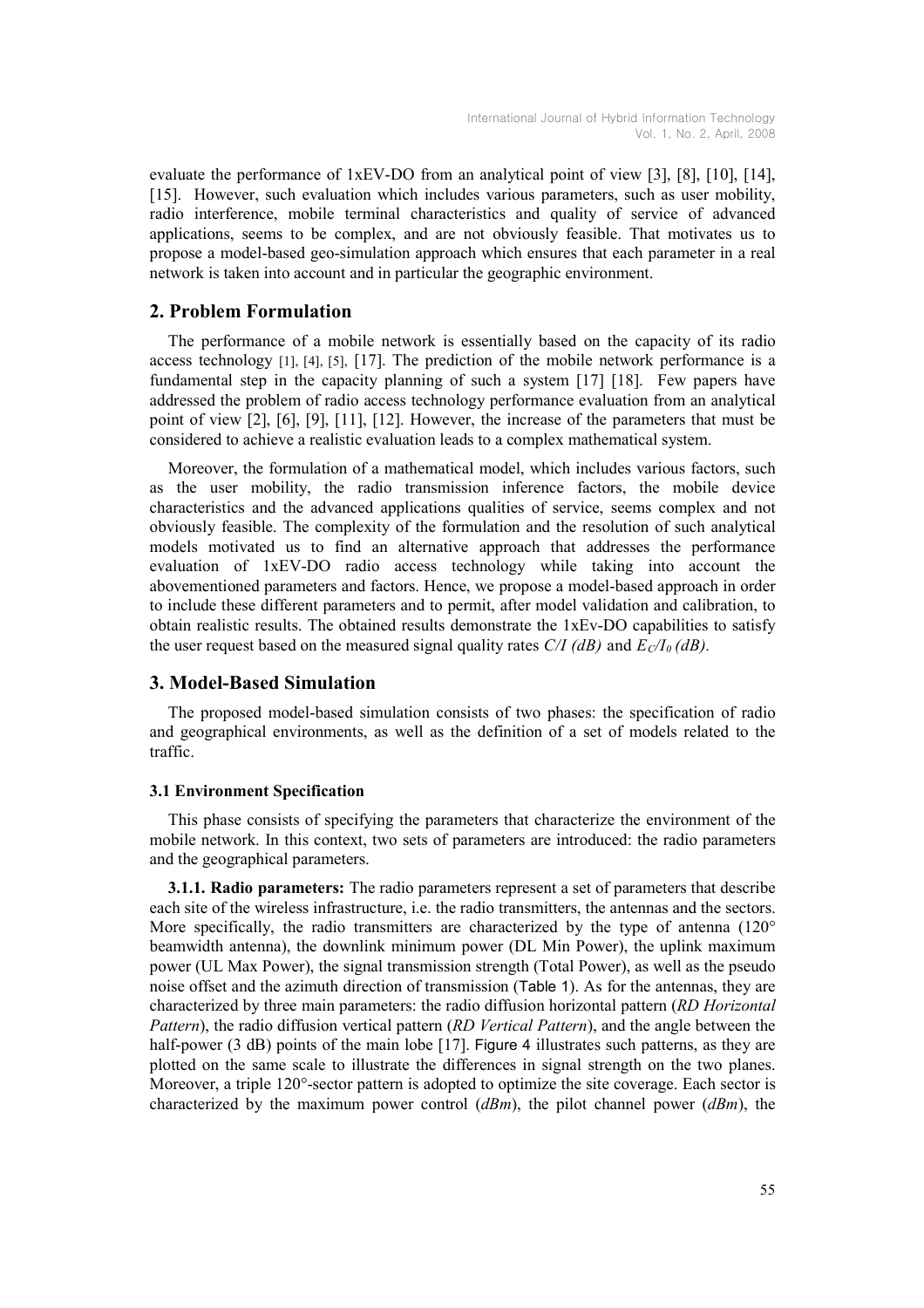paging channel power  $(dBm)$ , the synchronization channel power  $(dBm)$ , as well as the uplink/downlink upload factor (%). The pilot, paging and synchronization channels constitute the fundamental channels to establish a wireless connection between mobile terminals and base stations [17]. The upload factor on both uplink and downlink expresses the capacity of each sector to satisfy simultaneous user requests [17].

| Parameter                       | Description                |
|---------------------------------|----------------------------|
| Antenna                         | 120 Sector 14.5 dBi 0 Tilt |
| Transmission Noise Figure (dBm) | 8                          |
| DL MinPower (dBm)               | 30                         |
| ULMax Power (dBm)               | 75                         |
| Total Power (dBm)               | 90                         |
| PN Offset                       | 30                         |
| Azimut()                        | 120                        |

|  | TABLE 1. EXAMPLE OF TRANSMITTER IMPLEMENTATION |
|--|------------------------------------------------|
|--|------------------------------------------------|



FIGURE 4. RADIO DIFFUSION PATTERNS (HORIZONTAL AND VERTICAL)

3.1.1. Geographical parameters: To guarantee a realistic simulation, we create a virtual geographic environment where the mobile network will be deployed. This area is represented by a digital terrain model (DTM) which encapsulates information on a 16 bits/pixel format. This computer graphic technique converts point elevation data into terrain model displaced as a three-dimensional map. Within this area, a more restricted area is defined and called computation zone, as illustrated in Figure 5. This restricted area is considered for the whole simulation process. It contains the sites for the transmitters, as each site is characterized by its position (x and y), its altitude, as well as the equipment it supports.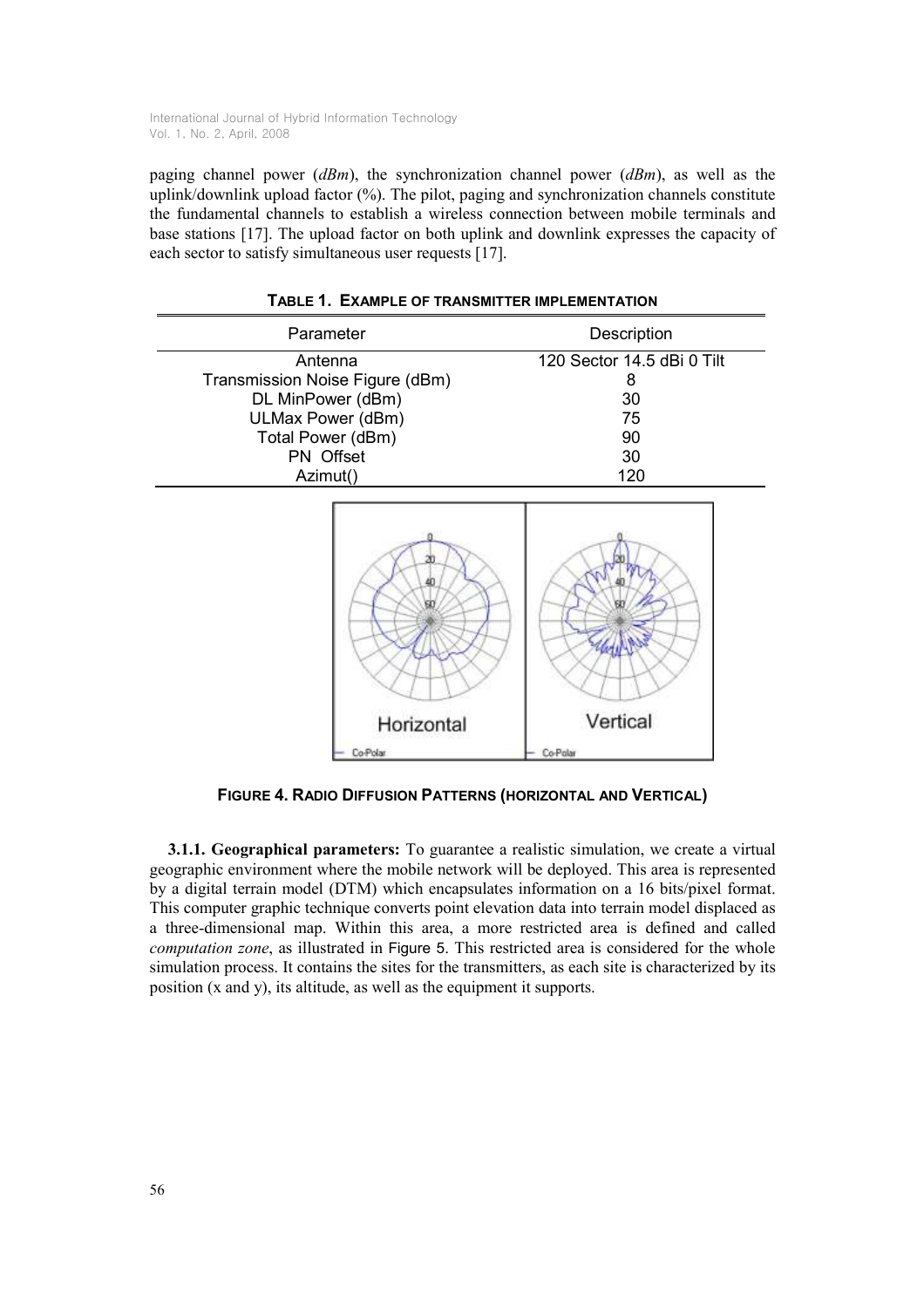

FIGURE 5. VIRTUAL GEOGRAPHIC ENVIRONMENT

### 3.2. Models Specification

A set of five models which reflect the dynamic of a real wireless communication system is given based on the following components: (1) Mobility Model; (2) Mobile Device Model; (3) Service Model; (4) User Profile Model; (5) Traffic Model.

3.2.1. Mobility Model: User mobility during the communication rises directly from the mobile networks definition itself. Thus, the representation of this data is fundamental to characterize the users according to their mobility patterns. The mobile terminal reception quality decreases according to the user movement speed and direction. The mobility model, in addition to the user mobility speed (m/s), is related to the signal quality rate  $(E_C/I_0)$  threshold (dB). It is also related to the pilot required power (dB) as well as the downlink C/I signal quality rate (dB). Table 2 illustrates the Mobility Model parameters.

| <b>TABLE 2. MOBILITY MODEL</b> |  |  |
|--------------------------------|--|--|
|--------------------------------|--|--|

| <b>Parameter</b>         | <b>Description</b>                |
|--------------------------|-----------------------------------|
| Ec/lo threshold (dB)     | Active-set management             |
| UL Ec/Nt (dB)            | Pilot required power              |
| DL data rate by C/I (dB) | Mapping between Data Rate and C/I |
| Speed mobility (m/s)     | Speed expressed in meter / second |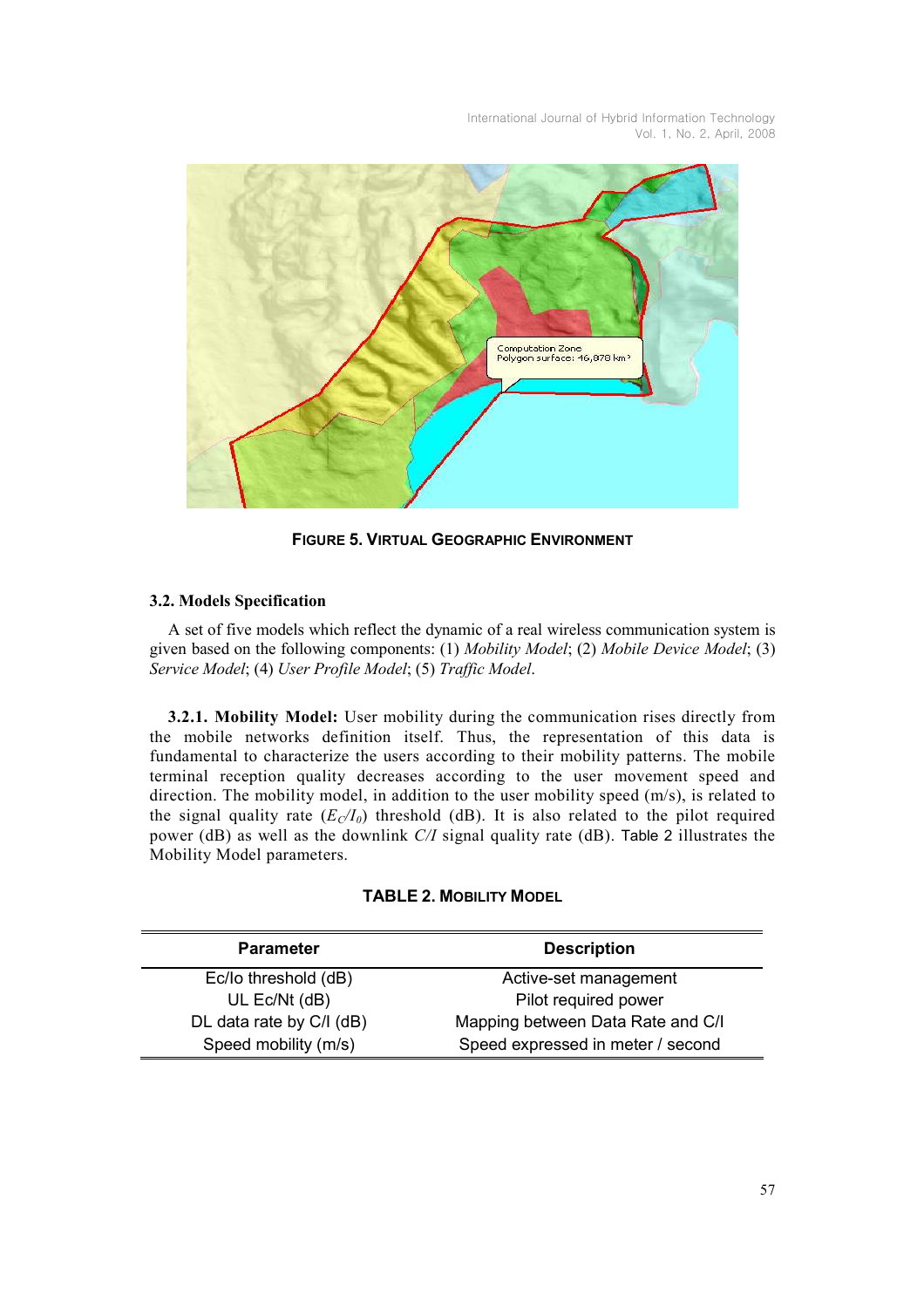3.2.2. Mobile Device Model: Users of the future mobile systems will be equipped with devices dedicated to support the services and advanced applications offered. The representation of the mobile terminals through a clean model within our methodology is justified. The terminal device plays an active role in the analysis of the reception signal quality. This model, through parameters relating to power losses and the minimum and maximum supported capacities, makes it possible to define the diagram of an adaptive coding and modulation (AMC) to reach an optimal transmission. Table 3 presents the data which identifies the Mobile Device Model.

| <b>Parameter</b>                          | <b>Description</b>                                                                                                                                   |
|-------------------------------------------|------------------------------------------------------------------------------------------------------------------------------------------------------|
| Min Output Power (dBm)                    | Minimum Output Signal Power                                                                                                                          |
| Max Output Power (dBm)                    | Maximum Output Signal Power                                                                                                                          |
| <b>Gain and Reception Losses</b><br>(dBm) | The gain and the losses sown by wireless<br>equipments                                                                                               |
| Noise Figure (dbm)                        | The ratio of the noise generated by the actual<br>receiver to the noise output of an "ideal"<br>receiver with the same overall gain and<br>bandwidth |

|  | <b>TABLE 3. MOBILE DEVICE MODEL</b> |  |  |
|--|-------------------------------------|--|--|
|--|-------------------------------------|--|--|

3.2.3. Service Model: Future mobile networks will offer large panoply of advanced services based on data transmission concept. Modeling advanced services and applications makes it possible to simulate the behavior of the network, which must take into account the service requirements in term of quality of service. The parameters for the service model as summarized in Table 4 are: the uplink activity factor  $(\%)$ , the downlink activity factor  $(\%)$ and the service priority. We propose the modeling of the following services: Mobile Internet Access (MIA), Multi Media Messaging Service (MMS) and Videoconference.

|  |  |  | <b>TABLE 4. SERVICE MODEL</b> |  |
|--|--|--|-------------------------------|--|
|--|--|--|-------------------------------|--|

| <b>Parameter</b>             | <b>Description</b>               |
|------------------------------|----------------------------------|
| UL Activity Factor (%)       | Uplink activity factor rate      |
| DL Activity Factor (%)       | Downlink activity factor rate    |
| <b>Service Priority</b>      | The service priority [01]        |
| DL Eb/Nt (dBm)               | Downlink Eb/Nt power             |
| UL Eb/Nt Power control range | Uplink Eb/Nt power control range |

3.2.4. User Profile Model: The user profile model provides a categorization of mobile users. This categorization is based on social and economical criteria, which are retrieved from GIS data. The user profile enables the evaluation of the user distribution in the network. In this context, two classes of users are defined: standard users and business users. Each class is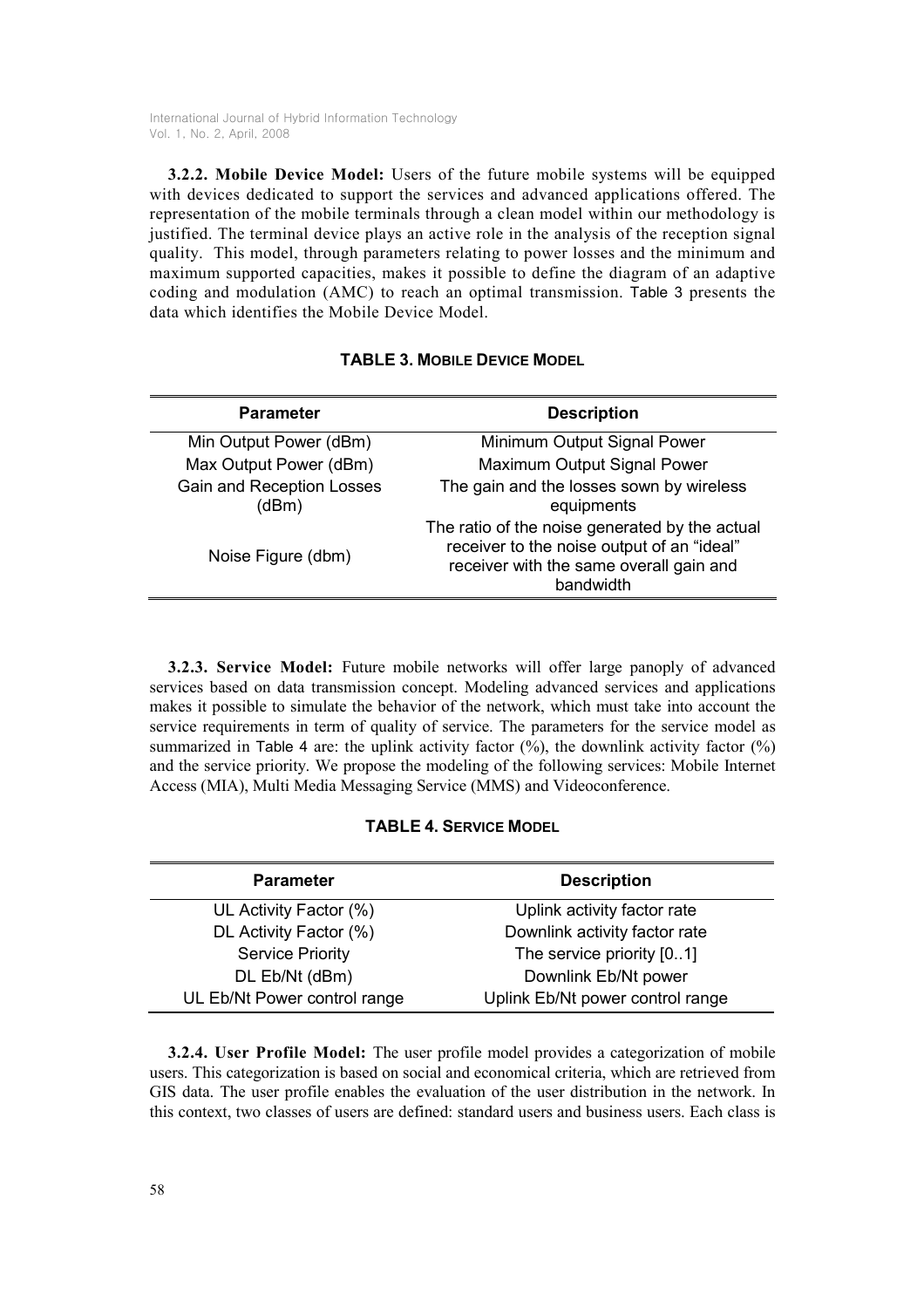characterized by the following parameters: the mobile device class or category (3G, 3.5G), the service activity, i.e. the average number of calls per hour, and the average call duration. Moreover, the user profile model is important for evaluating the speed and direction of each mobile user. Such a parameter has an impact on the received signal quality, which is taken into account by the active set. The active set makes it possible to define a set of base stations to which the mobile device can eventually be connected during a given period. Using the active set, connections with the best signal quality are offered to the mobile terminal during the user movement. The criteria that control the active set are related to the level of the signal quality. Such level is expressed in terms of required power for the pilot, downlink throughput (bps), and speed mobility (m/s). Table 5 presents the characteristics of the User Profile Model.

## TABLE 5. USER PROFILE MODEL

| <b>Parameter</b>           | <b>Description</b>              |
|----------------------------|---------------------------------|
| <b>Mobile Device Class</b> | Mobile Device Category (2G, 3G) |
| Service Activity/Hour      | Average of calls per hours      |
| Time (s)                   | Average call duration           |

3.2.5 Traffic Model: The traffic model takes into account the mobile device types, as well as the services requested in each cell and the user profiles. In the context of this research, the mobile devices are dedicated to support advanced services and applications, such as mobile Internet access, multimedia messaging services (MMS) and videoconferencing. Such equipments are represented by a model that takes into account the received signal quality, which is expressed in terms of the minimum output power  $(dBm)$ , the maximum output power  $(dBm)$ , the signal loss  $(dB)$  and the noise figure  $(d)$ . Table 6 illustrates the parameters which characterize the Traffic Model.

### TABLE 6. TRAFFIC MODEL

| <b>Parameter</b>     | <b>Description</b>  |
|----------------------|---------------------|
| Geographic Zone      | Computation zone    |
| User Profile         | User profile class  |
| <b>Mobility Type</b> | Mobility type class |
| Density              | User/ $Km^2$        |

## 4. Implementation and Results

In order to implement the specified models and run the simulations we have adopted Atoll<sup>®</sup> tool. Atoll includes an advanced software development kit  $(SDK)$  which supports geographic information system features and multi-service traffic modeling. The region of Nice in France is chosen to simulate the coverage area, as illustrated in Figure 2.The basic parameters which characterize 1xEV-DO are defined and initialized with their default values. The quality of cell coverage is deeply related to the antenna propagation patterns. From such information, transmitters and their associated sectors are created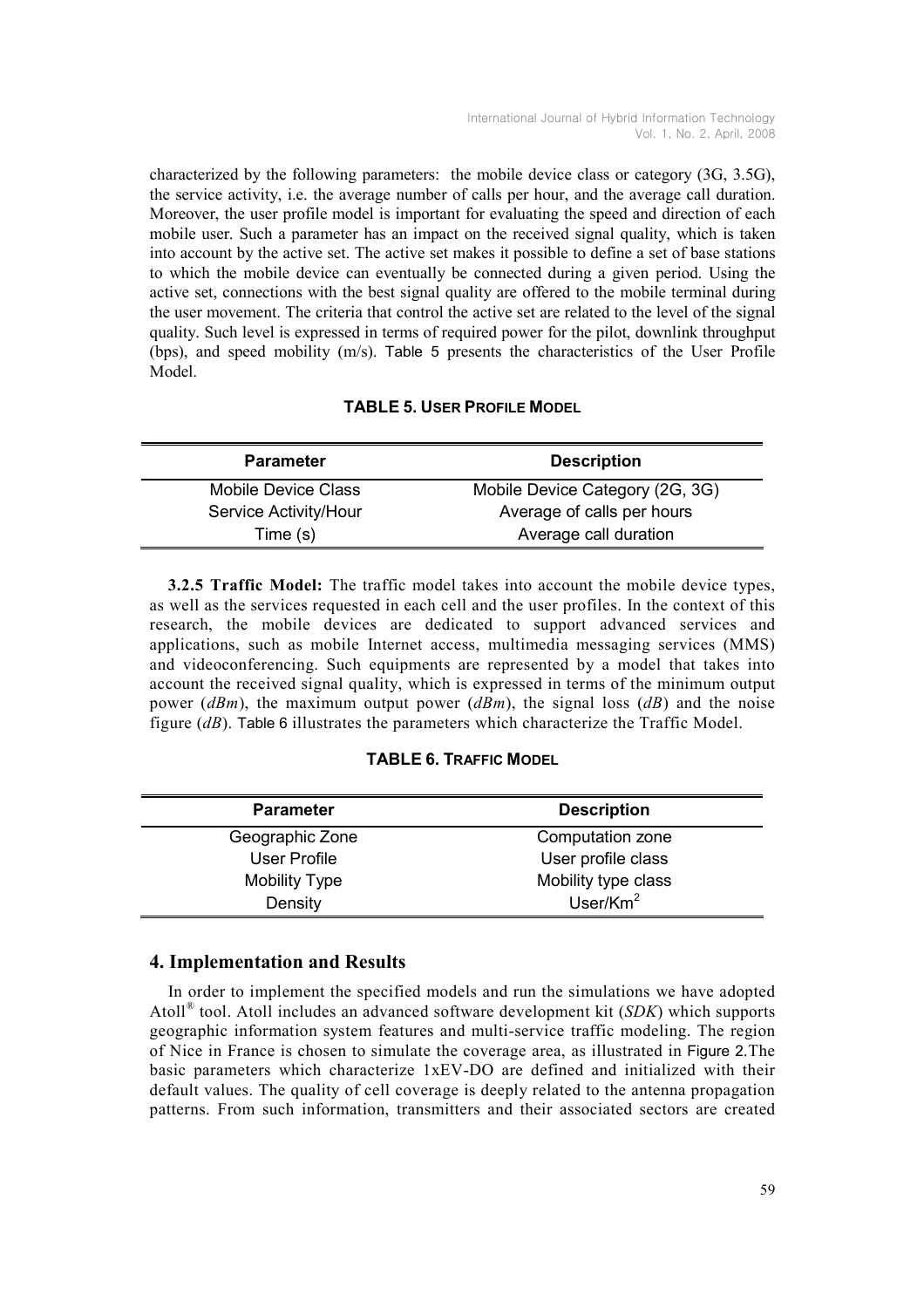and implemented on designated site locations. The distribution of geographical site locations is based on elaborate studies concerning the coverage area and the terrain topology. The virtual mobile network consists of 42 sectorized cells.

For implementing the set of models, we consider that mobile users are randomly distributed inside the computation zone in function of their profile models, in terms of mobility, traffic, services and density. From these models, we create a set of scenarios by varying certain parameters in order to figure out specific features of 1xEV-DO performance. Each scenario is characterized by a number of mobile users whose profile, mobility and density are randomly specified. Also, the assignment of terminals to mobile users is done in function of the user profile and the required services. Table 7 summarizes the experimental plan of the model driven simulation.

| <b>Parameter</b>    | <b>Description</b>            | <b>Value</b>                                               |
|---------------------|-------------------------------|------------------------------------------------------------|
| <b>Mobile Users</b> | <b>Number of Mobile Users</b> | 1200                                                       |
| Area                | Nice city (France)            | MapInfo (height and<br>traffic maps, Nice city,<br>France) |
| Cells               | Number of cells               | 42                                                         |
| Simulation Runs     | Number of simulation runs     | 21                                                         |
| Sectors             | Number of sectors / cell      | 3                                                          |

## TABLE 7. EXPERIMENTAL PLAN

Simulation results illustrate the relationship between the requested service and the measured signal quality rates. Such results characterize the capacity of 1xEV-DO to satisfy user requests based on the allocated radio resources. Figures 6 and 7 illustrate how 1xEV-DO satisfies traffic requirements on both uplink and downlink, as they indicate the required and the offered throughputs. In Figure 6, the increase of the requested data rate (throughput) leads to the increase of the C/I (dB) signal quality rate.



FIGURE 6. THROUGHPUT VERSUS C/I SIGNAL QUALITY RATE BY REQUESTED SERVICE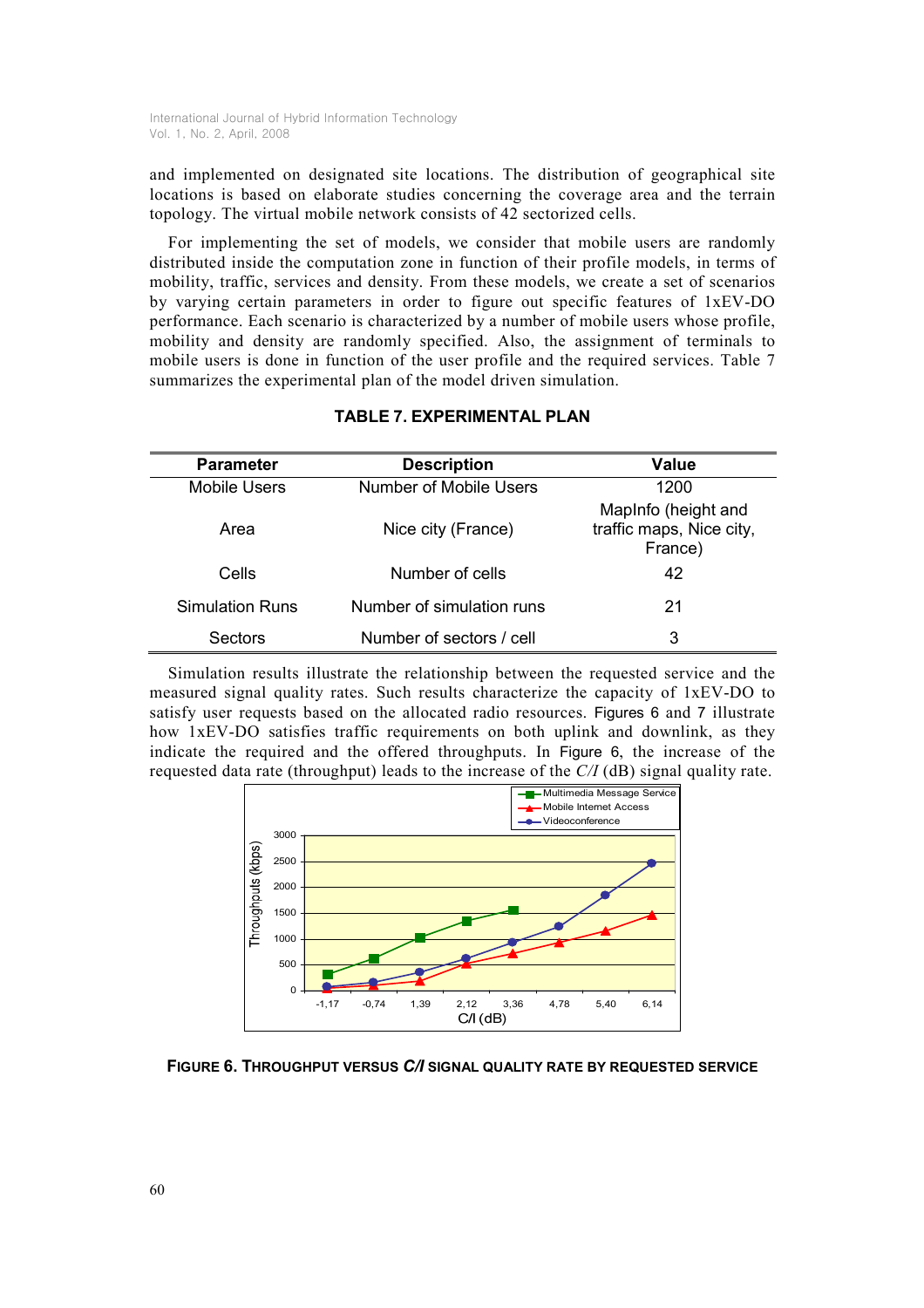The same behavior is observed in Figure 7 where the increase of the requested data rate leads to the increase of the  $E_C/I_0$  (dB). To obtain simulation results for 1xEV-DO channel signal to interference ratio  $E_C/I_0$ , the following formula is used for computation [13]:

$$
\frac{E_c}{I_0} = \frac{a_0 P_0(\theta_0) L(\theta_0, d_0) G}{I_b + I_n + I_w + I_m + I_i + N}
$$

Where:

 $I_0 = P_0(\theta_0)L_0(\theta_0, d_0)$  C: Interference power received at the mobile device from the overhead power emitted by the serving base station.

 $I_n$ : Non CDMA signal.

 $(\theta_k) L_k(\theta_k, d_k)$ K  $I_w = G \sum_{k=1}^{\infty} P_k(\theta_k) L_k(\theta_k, d)$  $=G\sum_{i=1}^{n} P_{i}(\theta_{i})L_{i}(\theta_{i},d_{i})$ : Sum of the overhead powers from other base stations.

 $K:$  Total number of sectors in the system.

 $\sum_{j=1}^{\tilde{}}$  $I_m = GL_0(\theta_0, d_0) \sum_{i=1}^{J} T_i(\theta_0)$ : Total traffic channel (Fundamental Channels (FCHs) + j 1

Supplemental Channels (SCHs)) power from the serving base station received at the mobile device.

 $J$ : Total number of mobile devices in the system.

 $T_j(\theta_0)$ : The Traffic channel *ERP* intended for the mobile device j but intercepted by the mobile device 0.

 $(\theta_k) L_k(\theta_k, d_k)$  $\sum_{k} A_k (v_k) L_k (v_k, u_k)$ K  $I_i = G \sum_{k=1}^{K} X_k(\theta_k) L_k(\theta_k, d)$  $=G\sum_{i=1}^{n}X_{i}(\theta_{i})L_{i}(\theta_{i},d_{i})$ . Total traffic channel power from all the other base stations.

 $N$ : Thermal noise power.

 $P_0(\theta_0)$ : The serving base station overhead ERP in the direction  $\theta_0$ .

 $a_0$ : Fraction of the serving base station overhead ERP allocated to the pilot power.

 $L_0(\theta_0, d_0)$ : Path loss from the serving BS in the direction  $\theta_0$  to the mobile device located in a distance d away.

 $G$ : Receive antenna gain of mobile device.

Depending of the value of the signal quality rate (C/I or  $E_C/I_0$ ) the mobile user's service request may be rejected. In this context, two fundamental types of rejection can be defined:

- Total rejection, *i.e.* the mobile user is not able to establish a radio connection with the system because of resource unavailability, which leads to connection rejection;
- Partial rejection, *i.e.* even if the offered throughput is not sufficient for an optimal run of the required service; it is possible to load such service with reduced quality of service.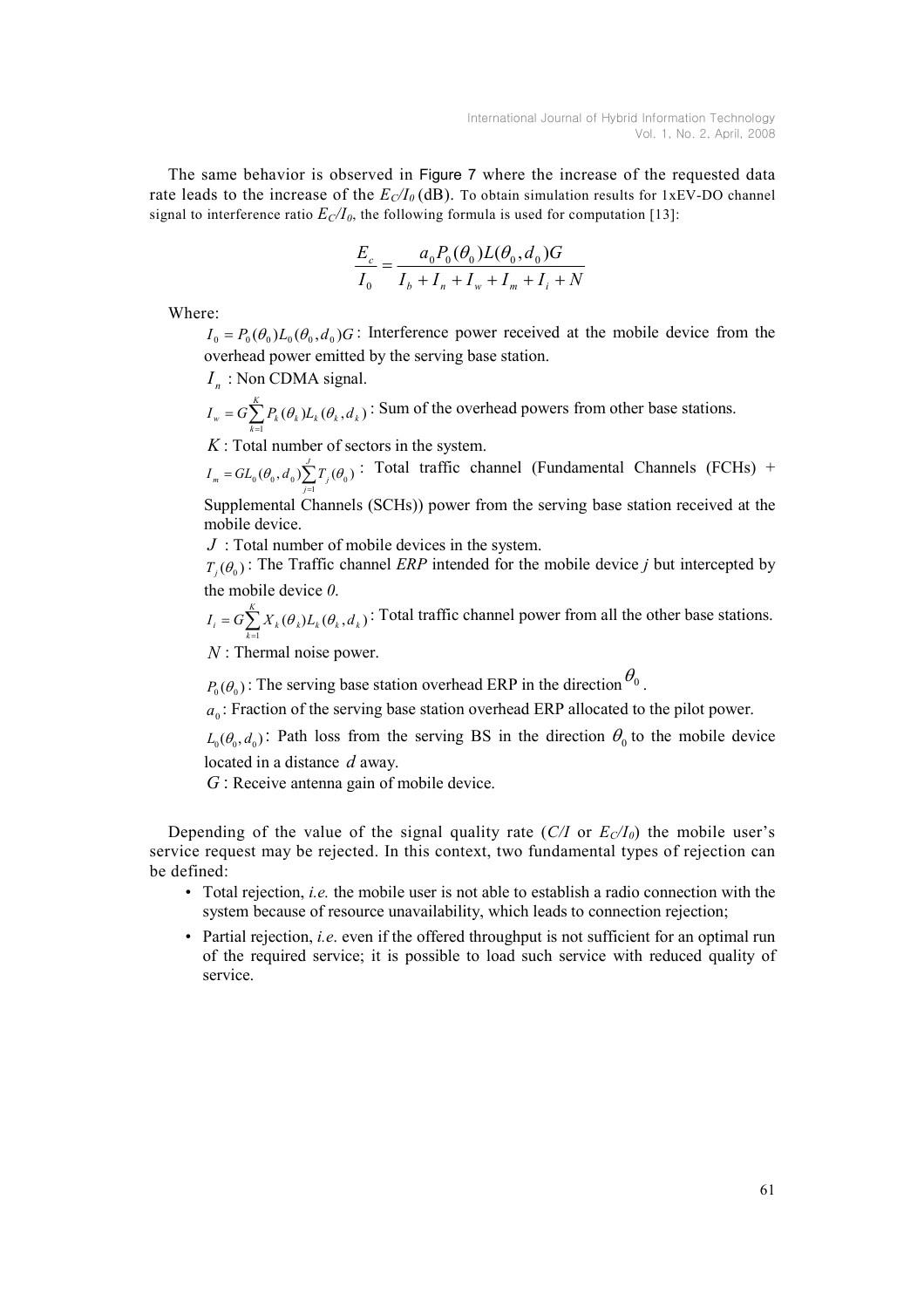

FIGURE 7. THROUGHPUT VERSUS  $E_c/I_0$  signal quality rate by requested service

From those results, we also observe that the user profile, which is more likely to be rejected, is the one who requires important radio resources. Videoconferencing is an advanced application with a high quality of service constraints.



Ultimately, Figure 8 presents the distribution of the measured throughputs (uplink and downlink) by sector. Therefore dense urban zone (Nice city downtown) is highly populated with business profile users which are more likely to request the videoconference service. The sectors 25 to 37 show the highest measured throughput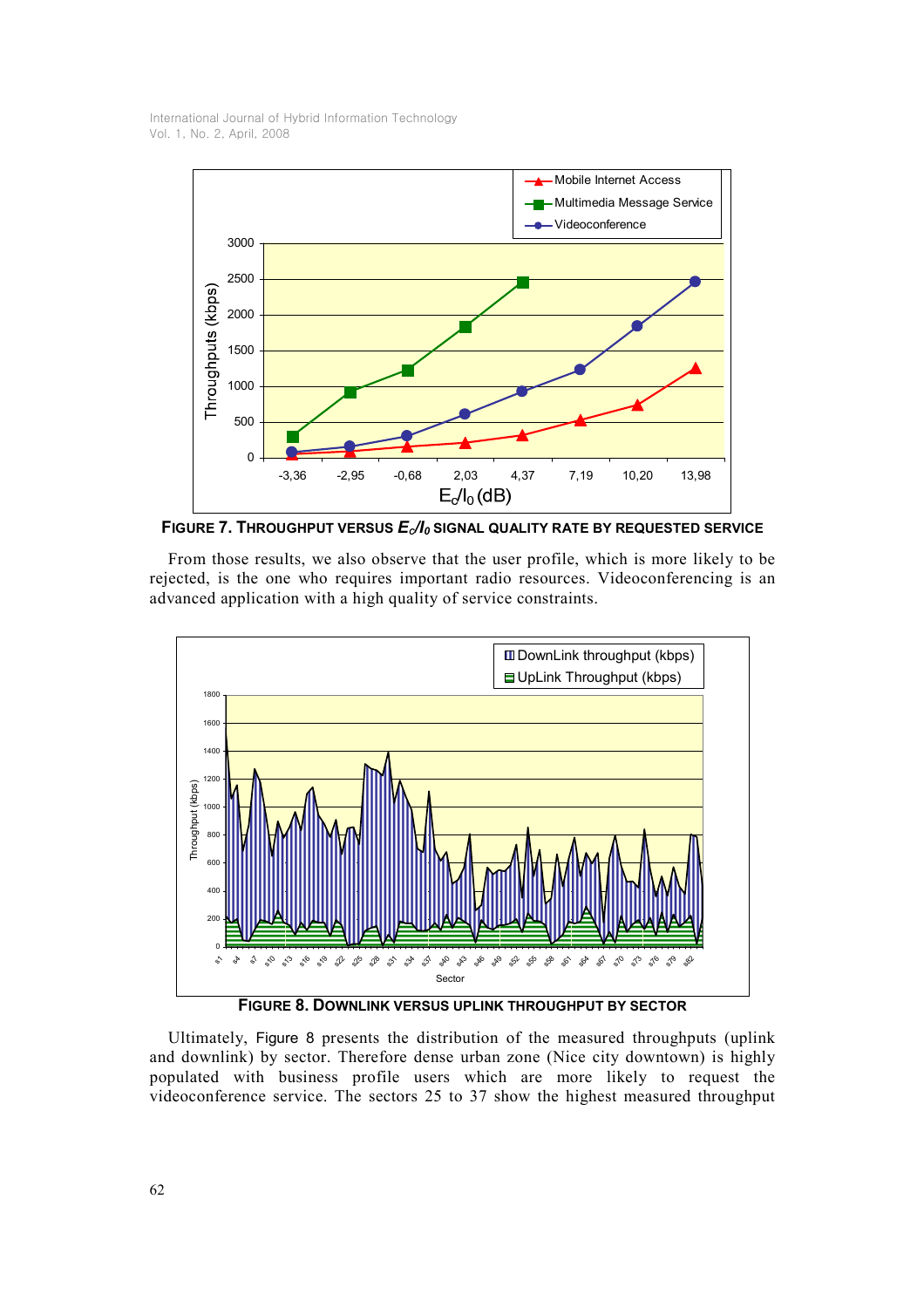which confirms the user profile (business users) distribution and the geographical data (GIS).

Results obtained from the implementation of 1xEV-DO can be summarized as follows:

- The proposed set of models provides a useful approach to include parameters and factor which play a major role in real mobile wireless network system. The user profile, its mobility and the characteristics of its mobile device are basic parameters to evaluate the capabilities of the 1xEV-DO radio access technology.
- Services, such as mobile Internet access, do not require a lot of throughput. Therefore such services demonstrate low values of C/I and  $E_C/I_0$  rates. Whereas others, such as the multimedia message service (MMS) and the videoconferencing, which need the highest throughput, are more dependant of these signal quality rates. High C/I or  $E<sub>C</sub>/I$ rates can lead to service rejection when the signal quality is not sufficient enough to satisfy the required quality of service;
- The signal quality has a direct impact over the throughput offered by the radio access technology to each mobile user. A realistic coverage area, based on GIS data, was considered in order to verify such results.

## 5. Conclusion

In this paper we proposed a model-based performance evaluation methodology to assess the capabilities of the 1xEV-DO radio access technology. Our methodology demonstrates promising capabilities to include a wide range of parameters which play a major role in mobile wireless network systems. These parameters include the network characteristics, the user characterization, the user mobility, the terrain topology, and the quality of service constraints.

Our methodology is original for two main reasons. First we use a realistic virtual environment based on a geographic information system (GIS). These geographic data enable a plausible radio signal propagation model. Second, in contrast to conventional analytical evaluation approaches, our methodology includes the user profile as well as the user mobility models. These two models reflect the dynamic of a real mobile wireless network system.

 Based on those simulation results, we conclude that 1xEV-DO constitutes a promising choice that guarantees the support of services and advanced applications to be offered in future wireless networks. The future work is oriented towards the evaluation of other performance parameters, such as the transmission delay, the spectral efficiency and the bit error rate.

### 6. Acknowledgement

This work was supported in part by Telus Mobility®.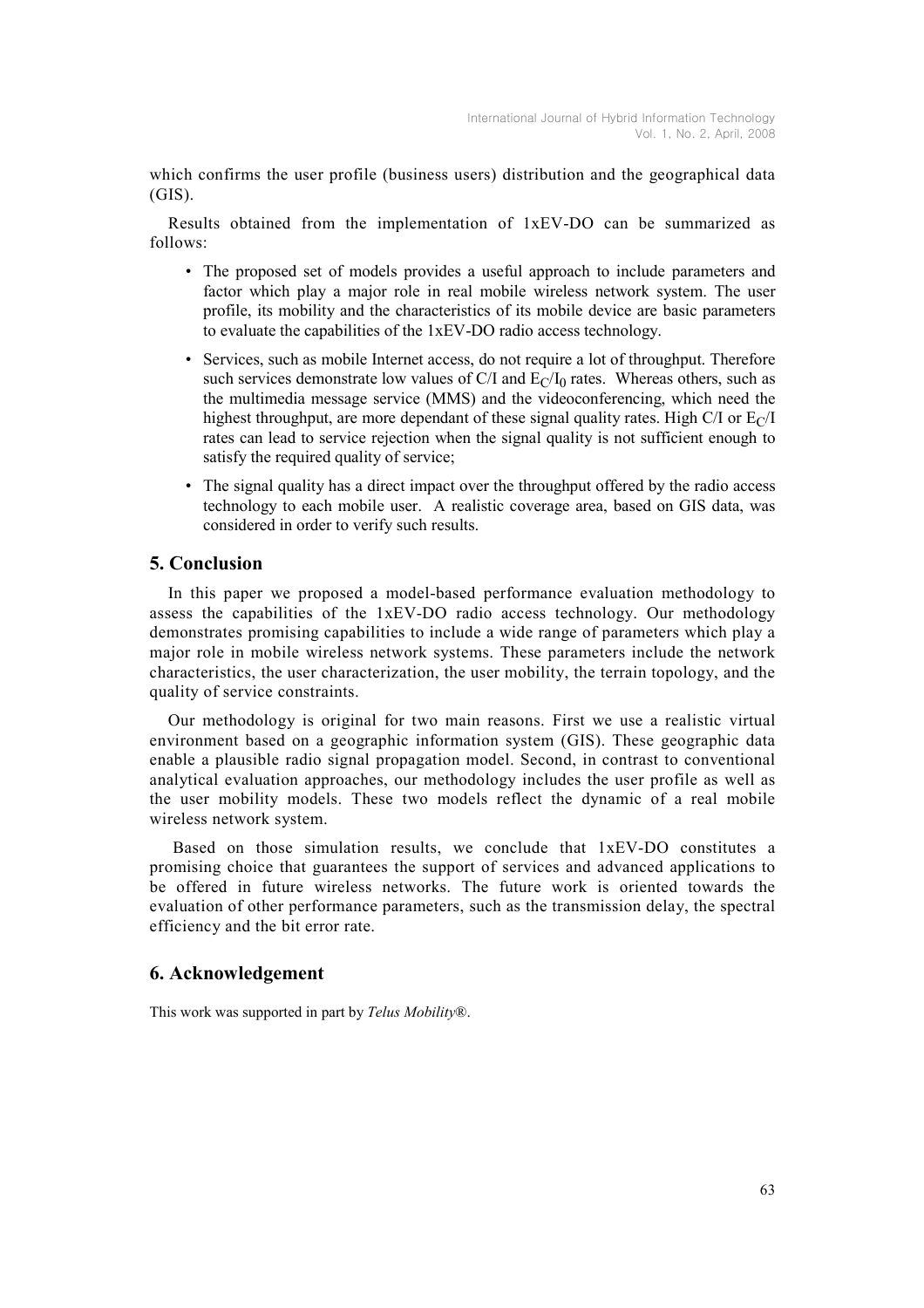# 7. Reference

[1] S. Y. Baek, D. K. Sung, "Performance Evaluation of 1xEV-DO Rev. A System with a Per-User Throughput Based Scheduling Algorithm," Asia-Pacific Conference on Communications APCC '06, Aug. 2006, pp. 1-5.

[2] T. Ban, "A New Efficient Scheduling Algorithm for the Support of QoS in cdma2000 1xEV-DO," IEEE 2004.

[3] Q. Bi, S. Vitebsky, "Performance Analysis of 3G-1X EVDO High Data Rate System," IEEE Wireless Comm. And Networking Conf. (WCNC 2002), 17-21 March 2002, Orlando, Florida, Vol. 1, pp. 389-395.

[4] Q. Bi, R. Brown, D. Cui, D. Gandhi, C. Y. Huang, and S. Vitebsky, "Performance of 1xEV-DO thirdgeneration wireless high-speed data systems," Bell Labs Technical Journal, Vol.7, pp 97-107, 2002.

[5] Q. Bi, S. Ye, and Q. Zhang, "Delay Performance of Enhanced Access Channel in 1xEVDO Rev A System," IEEE Vehicular Technology Conference Fall, September 2006.

[6] P.J. Black, Q. Wu, "Link budget of cdma2000 1xEV-DO wireless Internet access system," The 13th IEEE International Symposium on Personal, Indoor and Mobile Radio Communications, Vol.4, pp 1847- 1852, 15-18 Sept. 2002.

[7] C.S0002, "Physical Layer Standard for CDMA2000 Spread Spectrum Systems," Release C 1.0, 3GPP2, May 2002.

[8] A. Dornan "The Essential Guide to Wireless Communications Application," Upper Saddle River, NJ: Prentice-Hall, 2002.

[9] E. Esteves, M. Gurelli, M. Fan, "Performance of fixed wireless access with cdma2000 1xEV-DO," IEEE Vehicular Technology Conference (VTC 2003-Fall), Vol.2, pp 836- 840, 6-9 Oct. 2003.

[10] R. Gang, C. Binghai, "1xEV-DO 3G mobile experimental system project report with a local market analysis," The 8th International Conference on Advanced Communication Technology (ICACT 2006), Vol. 1, 20-22 Feb. 2006, pp. 225-230.

[11] V.K. Garg, IS-95 CDMA and CDMA 2000: Cellular/PCS Systems Implementation, Pearson Education, 2004.

[12] A. Jalali, R. Padovani, R. Pankaj, "Data Throughput of CDMA-HDR : A High Efficiency High Data Rate Personal Communication Wireless System," IEEE Veh. Technol. Conf. (VTC 2000-Spring), Tokyo, Japan, 15-18 May 2000, Vol. 3, pp 1854 - 1858.

[13] H. Lee, D.H. Cho, Cell Region Based Algorithm for 1xEV-DO Reverse-Link Rate Control, IEEE, 2006.

[14] C. Lott, N. Bhushan, D. Ghosh, R. Attar, J. Au, M. Fan, "Reverse Traffic Channel MAC Design of CDMA2000 1xEV-DO Revision A System," IEEE Vehicular Technology Conference 2005 (VTC 2005-Spring), Vol. 3, pp. 1416-1421.

[15] M. Matalgah, R. M. Radaydeh, M. H. Ismail, "Performance Analysis of the Forward Link cdma2000 1xEV-DO in terms of the Stochastic Behavior of Wireless Channels in Cellular Systems," IEEE Vehicular Technology Conference 2005 (VTC 2005-Fall), Vol. 2, pp. 1197-1201.

[16] W. Xiao, F. Wang, R. Love, A. Ghosh, R. Ratasuk, "1/spl times/EV-DO system performance: analysis and simulation," Vehicular Technology Conference, 2004. VTC2004-Fall, Vol. 7, pp. 5305-5309.

[17] J. Yoon-seok, J. Hyun-cheol, S.Si-Mon, O.Jang-Hoon, K. Bum; I. Jong-Tae, "Coverage and Capacity Analysis in cdma2000 Network for Voice and Packet Data Services," IEEE Vehicular Technology Conference, VTC 2001 Fall, Vol. 4, pp. 2028-2032.

[18] W. Li, and X. Chao, "Modeling and performance evaluation of a cellular mobile network, " IEEE/ACM Trans. Netw. 12, 1, Feb. 2004, pp. 131-145.